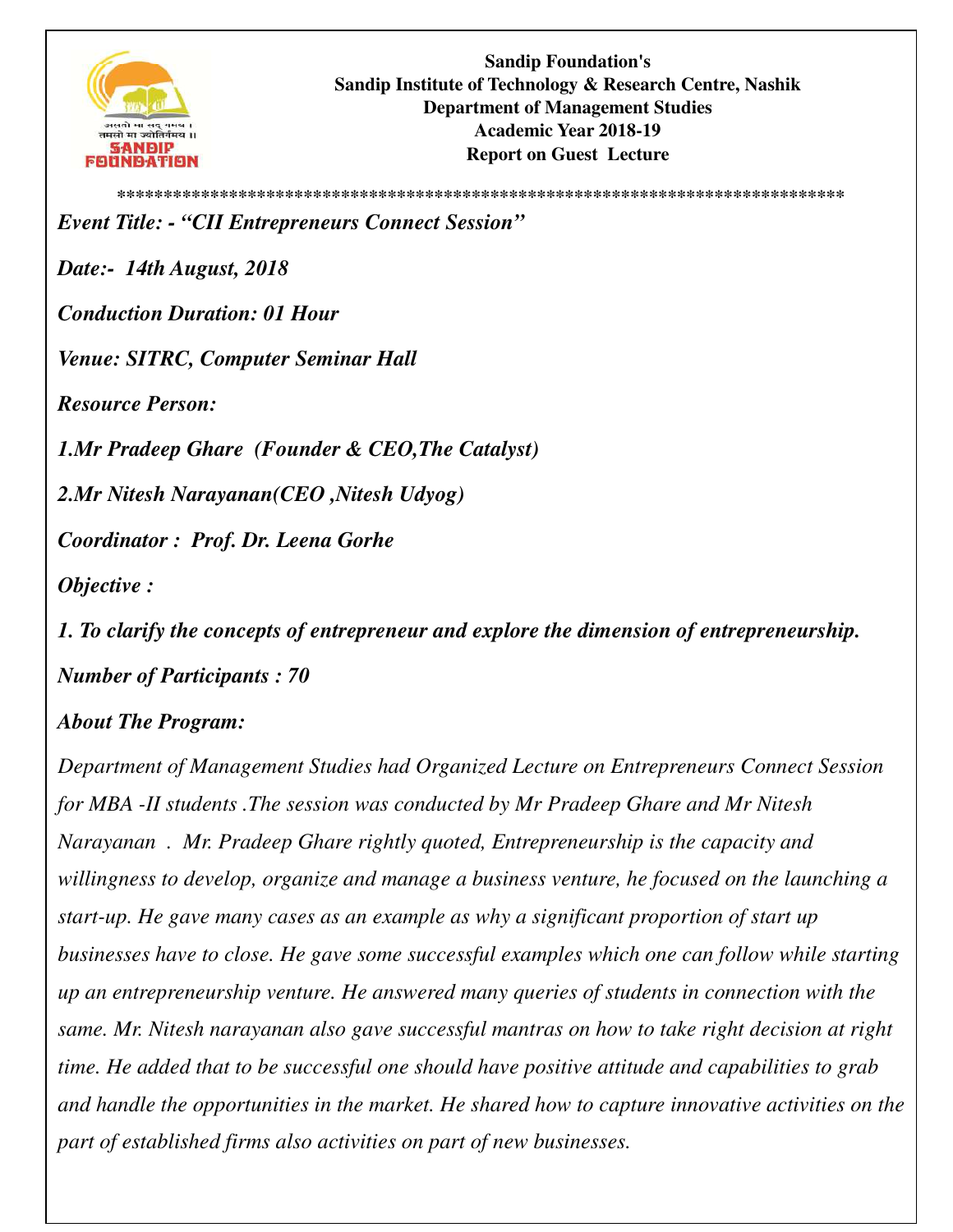## *Outcome:*

- *1. Students got to know about the launching of a new business venture.*
- *2. Students got idea to how to grab opportunity through capabilities in the available market.*

## *Photograph:*



2018/8/14 11:45